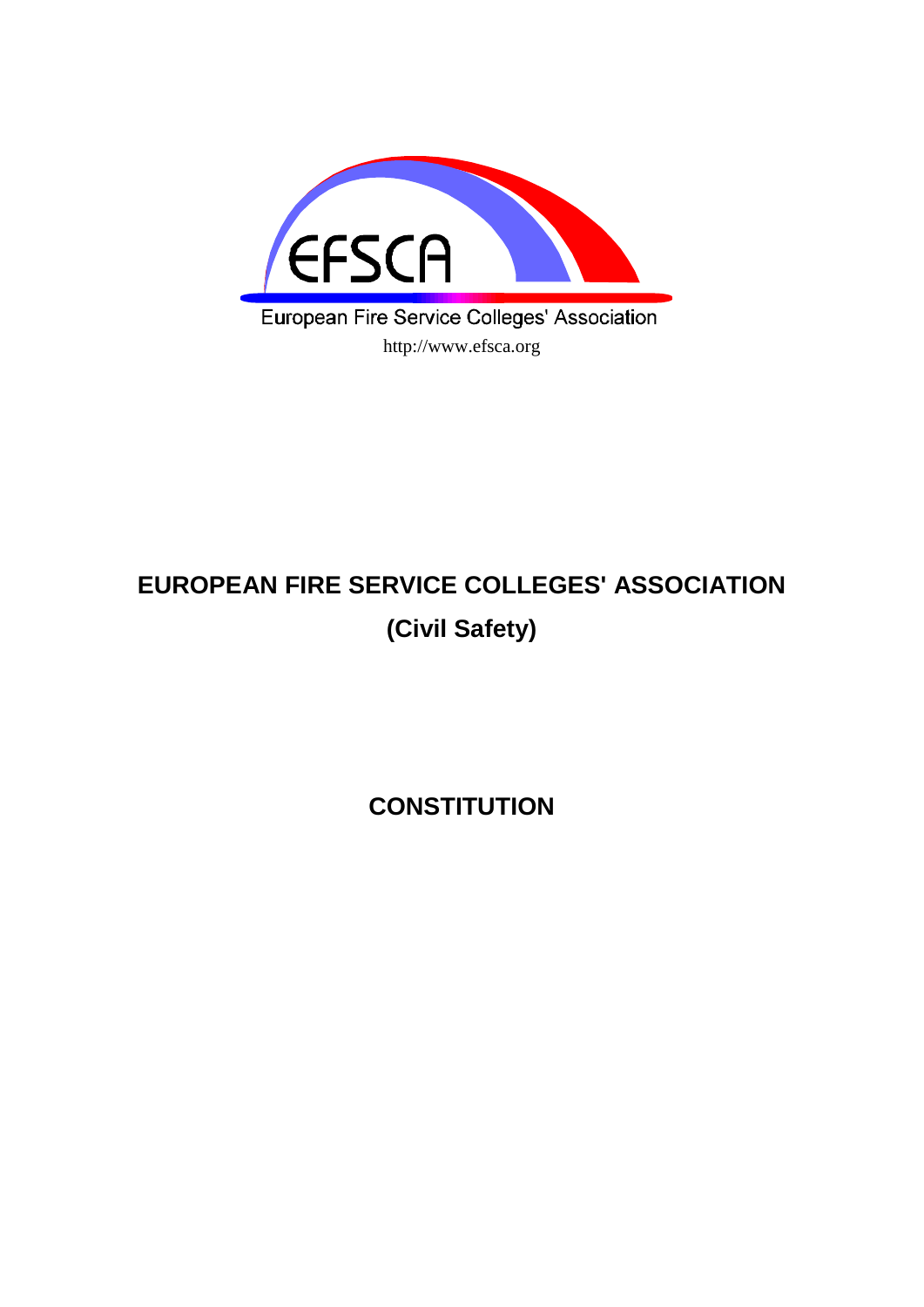### 1 **Title and Address**

- 1.1 The Organisation shall be known as the European Fire Service Colleges' Association (\*Civil Safety), hereinafter and generally referred to as EFSCA.
- 1.2 EFSCA is an Association with full legal capacity according to the Dutch law. A description in detail of the liability of members can be found in Appendix I.
- 1.3 ESFCA is a non-for-profit organisation; not intended to make a profit.
- 1.2 The address of EFSCA shall be the address of the Secretariat, registered in Arnhem The Netherlands.

# 2 **Aims and Objectives**

2.1 Aims

2.1.1 To provide a forum for formal working relationships among the representatives of European countries, who have the authority to present the experiences, views and opinions of their colleges at national level.

2.1.2 To make information available to the participating States of the European Union, other European countries and member governments in matters concerning education and vocational training (with associated skills, knowledge and understanding), so as to more effectively meet the personal and organisational development needs of personnel engaged in European fire services and in civil safety.

2.1.3 To make information available to the European countries and the Governments of the Member States in the fields of education and professional training (with appurtenant skills, knowledge and insight) in order to be able to realize the personal and organizational development needs of staff within the framework of European firefighting and civil safety more effectively.

2.1.4 To promote and assist research and development.

2.2 Objectives

2.2.1 To provide advice on personal and organisational development matters to the European Union and other relevant organisations.

2.2.2 To promote transnational co-operation between the European countries.

2.2.3 To exchange information and debate matters of interest on all aspects related to training on civil safety.

2.2.4 To assist the development of personnel and organisations throughout Europe by education and training programmes.

<sup>\*</sup> includes Civil Protection and Civil Defence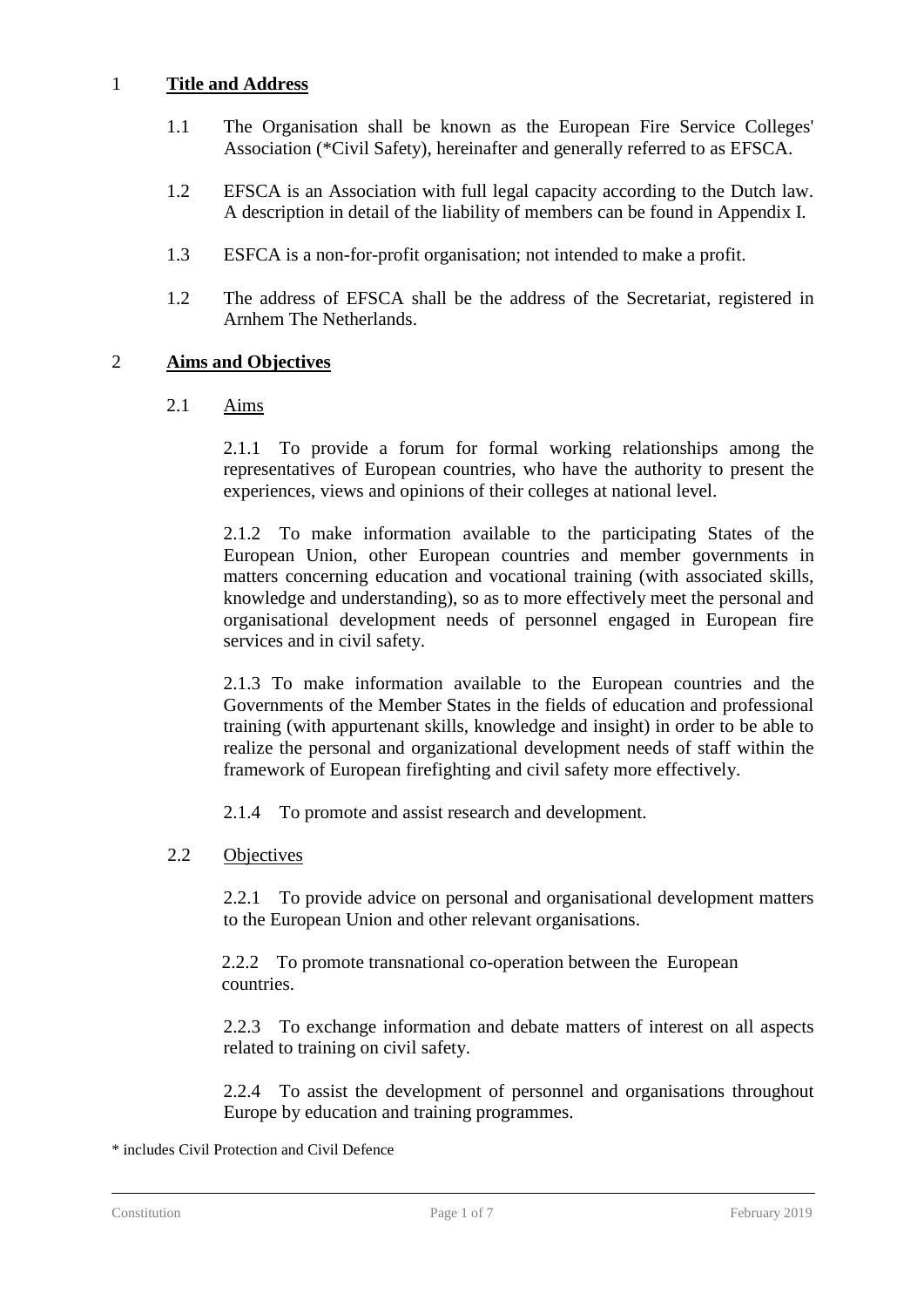2.2.5 To support the development of educational training tools and technologies.

2.2.6 To co-operate in the development, testing and implementation of projects under European Community programmes.

2.2.7 To encourage the development, transfer and use of common standards and qualifications throughout the European countries.

2.2.8 To support the development and implementation of training policies throughout the European countries.

2.2.9 To promote, encourage and support activities or organisations committed to the advancement of education and training which EFSCA believes will assist the achievement of its objectives.

2.2.10 Actively seek to work with other recognised organisations and agencies within the Union to further the aims and objectives of the Association.

2.2.11 Positively contribute to the consultative process with regards to EU legislative change, directives, communications and adopted resolutions.

2.2.12 Monitor EU policy and identify opportunities and threats to the Association's stated aims and objectives.

2.2.13 Reflect EU policy regarding personal and organisational development.

# 3. **Subscription**

3.1 Each member shall be responsible for the payment of a subscription by 1 June of each year. The sum of subscription will be proposed by Board, but the decision shall be made by member voting in General Assembly on the basis of consensus.

3.2. If the subscription (annual fee) is not paid for 2 years, the member is excluded from EFSCA. The decision is made by the Board and the member is informed by sending the informative letter.

# 4 **Membership**

4.1 Shall comprise representatives of countries of European Union and other nominated countries authorised to represent the national views of college establishments, providing national education and vocational training (with associated skills, knowledge and understanding), so as to more effectively meet the training and career development needs of personnel engaged in European services and in civil safety organisations.

4.2 Members should be able to implement action to assist in achieving EFSCA´s objectives.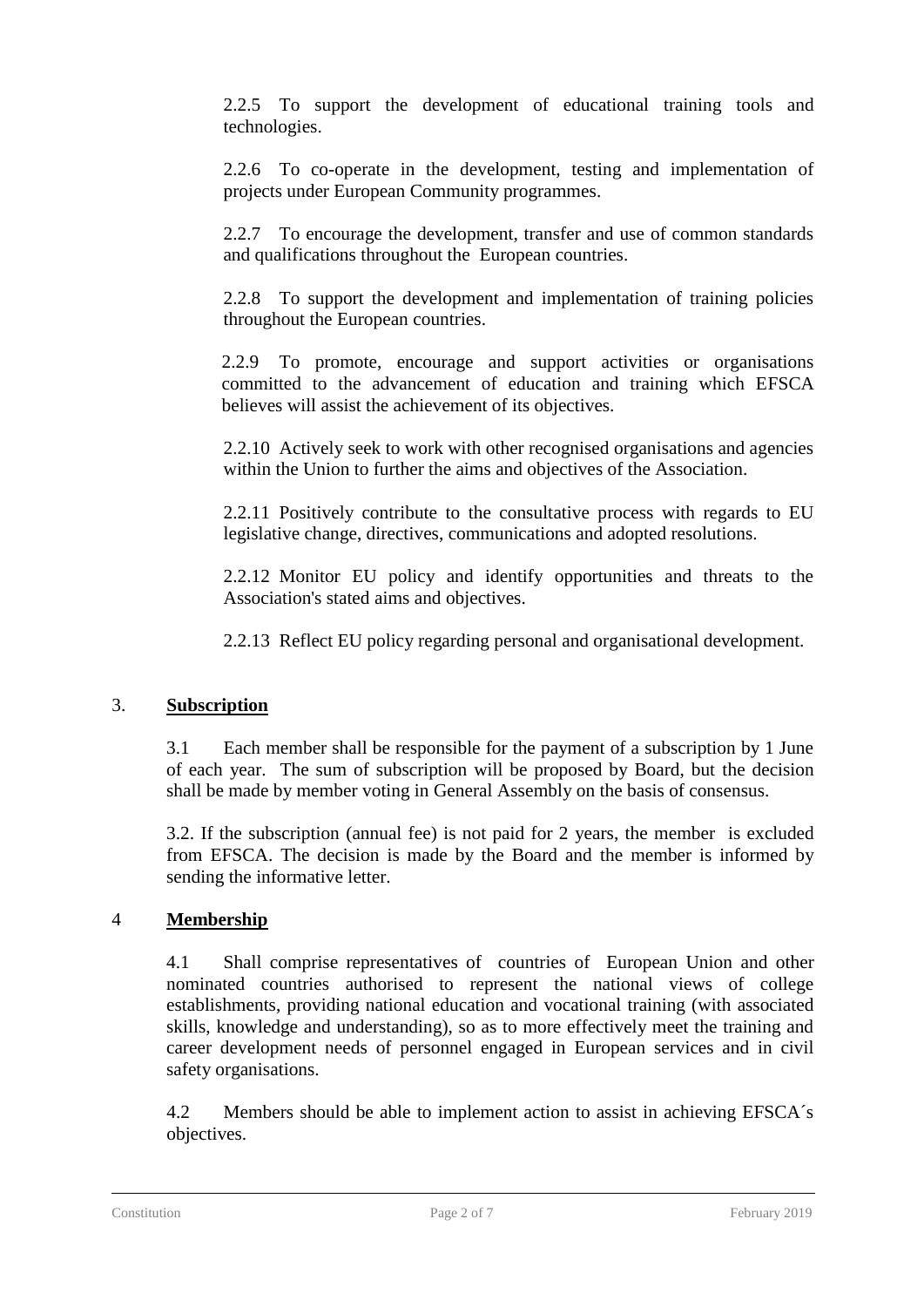# 4.3 Obligations

4.3.1 Members shall be represented by a maximum of 2 official delegates and should normally include the head of the establishment or a representative empowered to speak as a delegate one of whom should be a serving member of the fire service or a fire service college.

4.3.2 Each member, although having 2 official delegates, will only have one vote if the member has paid the annual subscription.

4.3.3 Member delegates can also be accompanied by other persons, but in such case member shall cover all costs connected with additional persons. The official language in EFSCA is English.

4.3.4 Each member should have full authority to approve this Constitution.

# 5 **General Assembly**

5.1 For organisational purposes, the national representatives forming EFSCA shall meet annually in May/June/July of each year to direct the business arising from its aims and objectives.

5.2 They shall meet as determined by the level of activity necessary to meet the aims and objectives of the Association.

5.3 The General Assembly shall appoint a President, a Secretary, and a Treasurer for a period of 3 years.

5.4 The General Assembly can only vote valid if no less then 50% of its members are present.

5.5 Members who have not fulfilled chapter 3 will not be able to vote valid.

5.6 Decisions shall be by the majority vote and in the event of a tied decision; the President shall have the casting vote.

5.7 Any amendment(s) made to the Constitution of the European Fire Service Colleges' Association can only be approved if no less then 2/3 of the members of the General Assembly are present and if no less then 2/3 of the attending members agree on the requested amendment(s).

5.8 They shall accept as Chairman a representative of the delegation of the host nation. The Chairman's period of office shall commence from the end of the previous conference to the end of the next annual conference. This will also carry the responsibility of the Vice Presidency for the same period of office. He/she, however, will be a member of the Board for a period of 3 years.

5.9 The General Assembly/Board may establish working groups to deal with specific issues.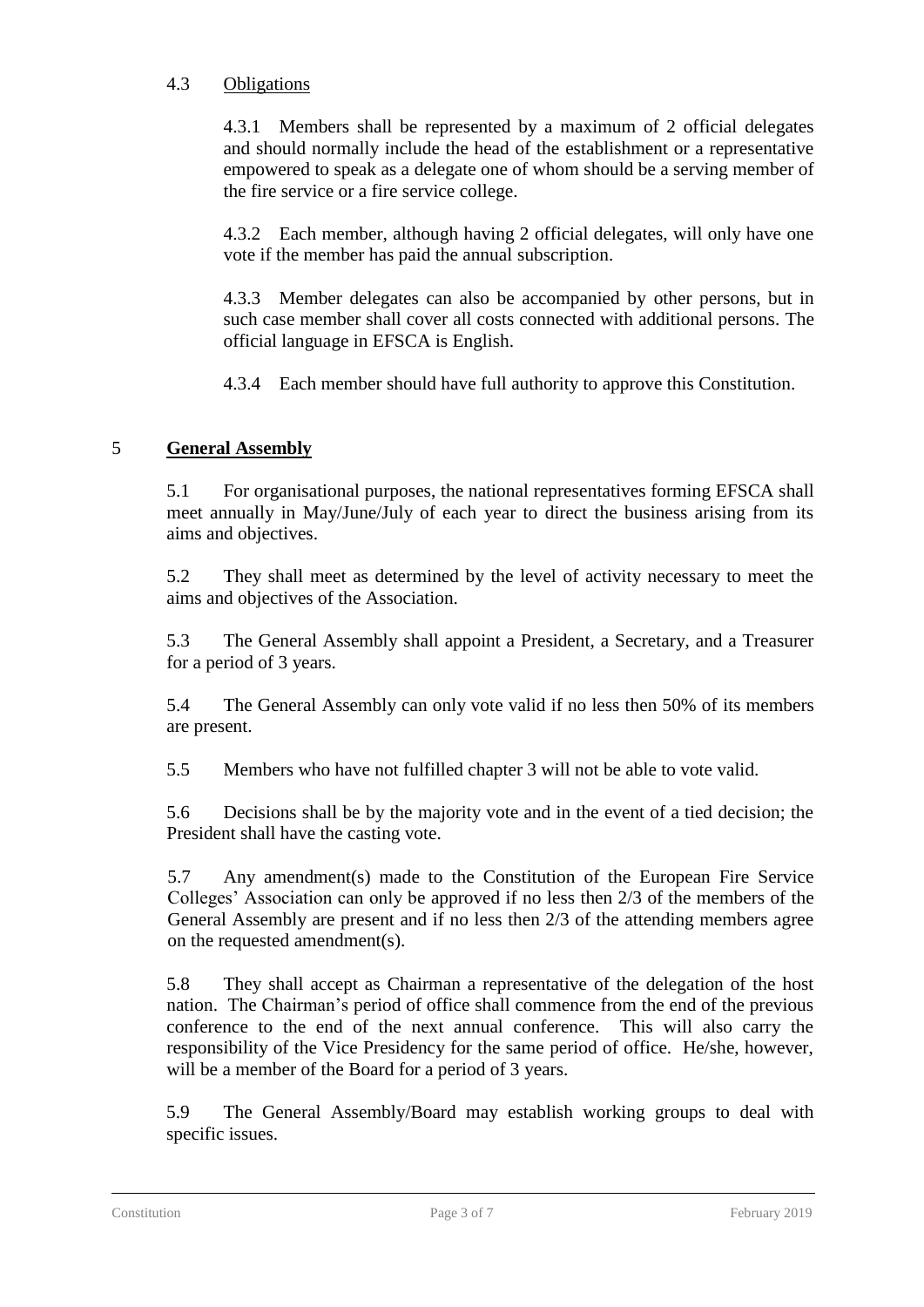#### 6. **The Board**

- 6.1 No member can be responsible for more than 2 out of 3 functions.
- 6.2 No Board member shall hold more than one voting post at any one time.

#### 6.3 Board Membership

- ➢ The President.
- ➢ The Chairman (Vice-President).
- ➢ The Secretary.
- ➢ The Treasurer.
- $\triangleright$  The Out-going Chairman.
- $\triangleright$  The In-coming Chairman.

#### 6.4 Presidency

6.4.1 The President shall be elected from and by the membership and shall hold the post for a term of 3 years. The duties will be as follows:-

- ➢ To represent the Association on all matters mentioned in the Constitution.
- $\triangleright$  Has the power to set dates and call meetings as appropriate.
- $\triangleright$  Responsible and accountable to the membership and other organisations for the actions of the Association and its Board.
- $\triangleright$  To present an annual report to the membership at the conference and at any other time that a majority of the membership demands.

#### 6.5 Vice-President

6.5.1 Will automatically take up office as soon as becoming Chairman and deputise for the President in his or her absence.

- 6.6 Secretariat
	- 6.6.1 The Secretariat will have Board voting powers and shall -
	- ➢ prepare an agenda for the conference in accordance with proposals of national delegations.
	- ➢ liaise with the host delegation about the logistical arrangements for conferences in the countries of various national members.
	- $\triangleright$  carry out the directions of the membership.
	- $\triangleright$  conduct the administration of the Association.
	- ➢ maintain liaison with the European Commission, with the President and Chairman of the Association.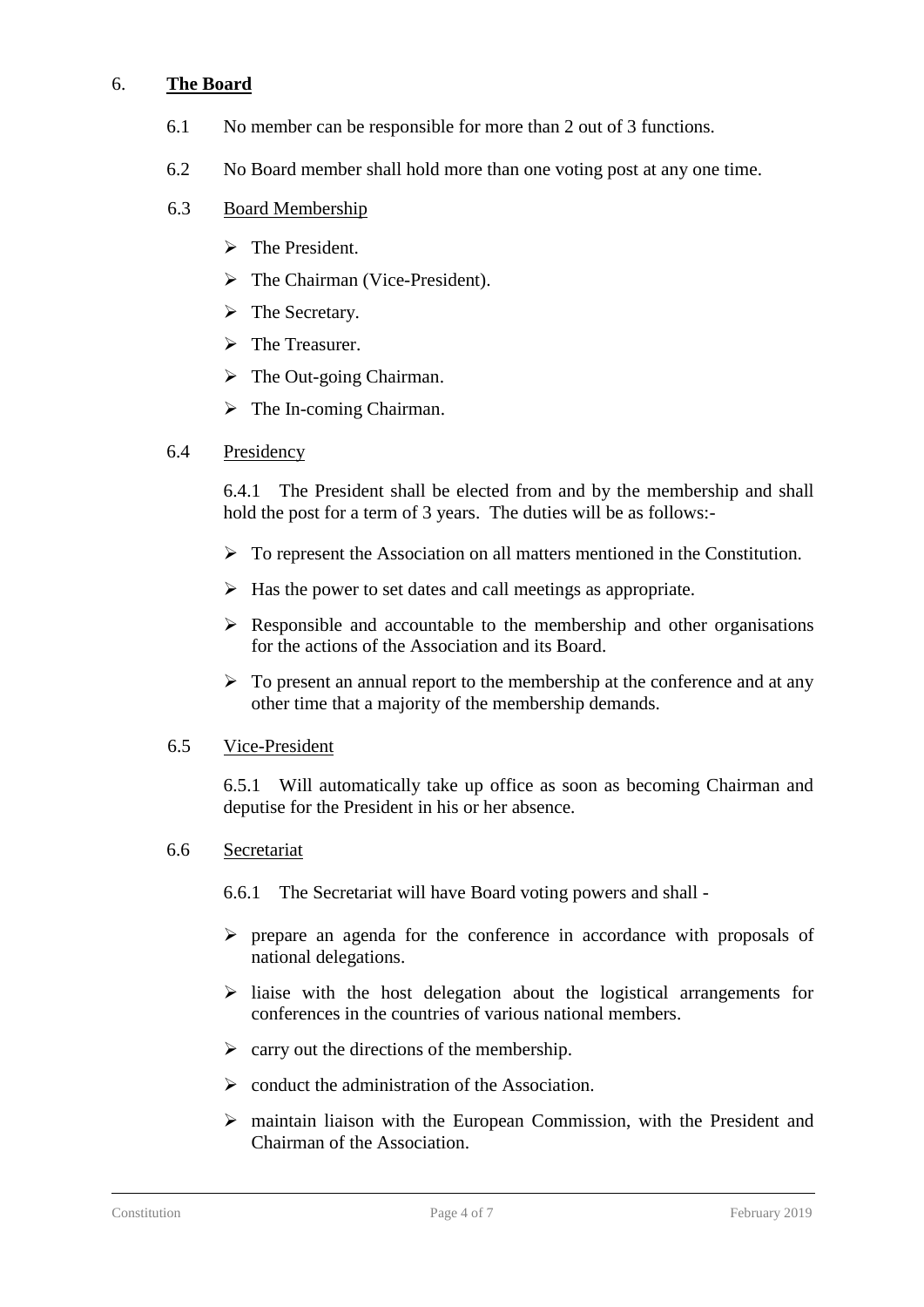- ➢ maintain liaison with other fire-related organisations operating at European level with the President and Chairman, representing the Association.
- $\triangleright$  maintain records of current membership.
- $\triangleright$  maintain the EFSCA website and ensure that the information is current.
- $\triangleright$  takes or organises minutes of Board meetings, conferences and General Assembly

#### 6.7 Treasurer

- 6.7.1 The Treasurer will have Board voting powers and shall -
- ➢ maintain any agreed financial accounts and submit to the annual conference.
- ➢ manage the Association's accounts.
- ➢ present audited accounts.

#### 6.8 Board Responsibilities

- ➢ The Board to be reformed annually.
- $\triangleright$  The Board will publish any proposed Business Plan.
- $\triangleright$  The Board to inform the Association at the annual conference of any future accession countries for membership.
- $\triangleright$  To report to the annual conference.
- ➢ To seek to achieve the objectives set out in the Association's Business Plan.
- $\triangleright$  To present audited accounts.
- ➢ To support and advise the President on all matters relating to the Association.

#### 6.9 Advisory Council

6.9.1 The Board will have the authority to arrange and support an Advisory Council that would, in its view, pursue the interests and aims of the Association.

6.9.2 The Board will have the authority to nominate onto this Advisory Council, membership countries, individuals, representative groups, or representative organisations that in its opinion, will meet the interests and aims of the Association.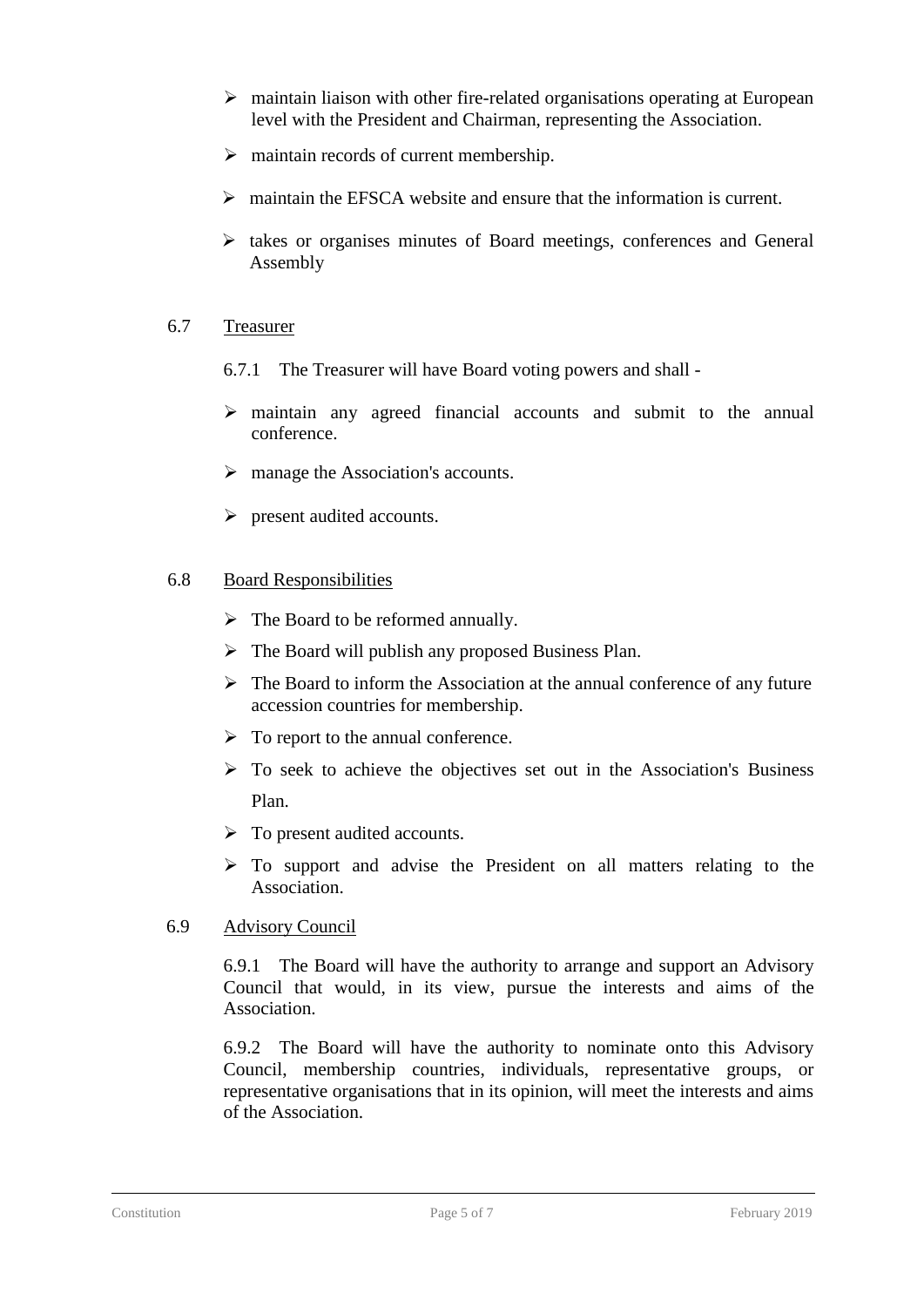### 7. **Other Financial Responsibilities**

7.1. A contract may be agreed for work on behalf of EFSCA, but prior approval to such a contract must be given by 2 members, from either the President, the Treasurer or the Secretary, representing at least 2 different members.

7.2 When the amount of the cost is less than 2.500 EUR, the decision will be made by the President, the Treasurer and the Secretary. Two of these three members are authorised to sign any financial costs. When the amount of the cost is 2.500 EUR or more the decision shall be by the majority vote of the board and in the event of a tied decision, the President shall have the casting vote.

7.3 The President, Treasurer and Secretary shall authorise any payment costs or expenses from the Association's funds. Two of these three members are authorised to sign any financial costs and payments on behalf of EFSCA.